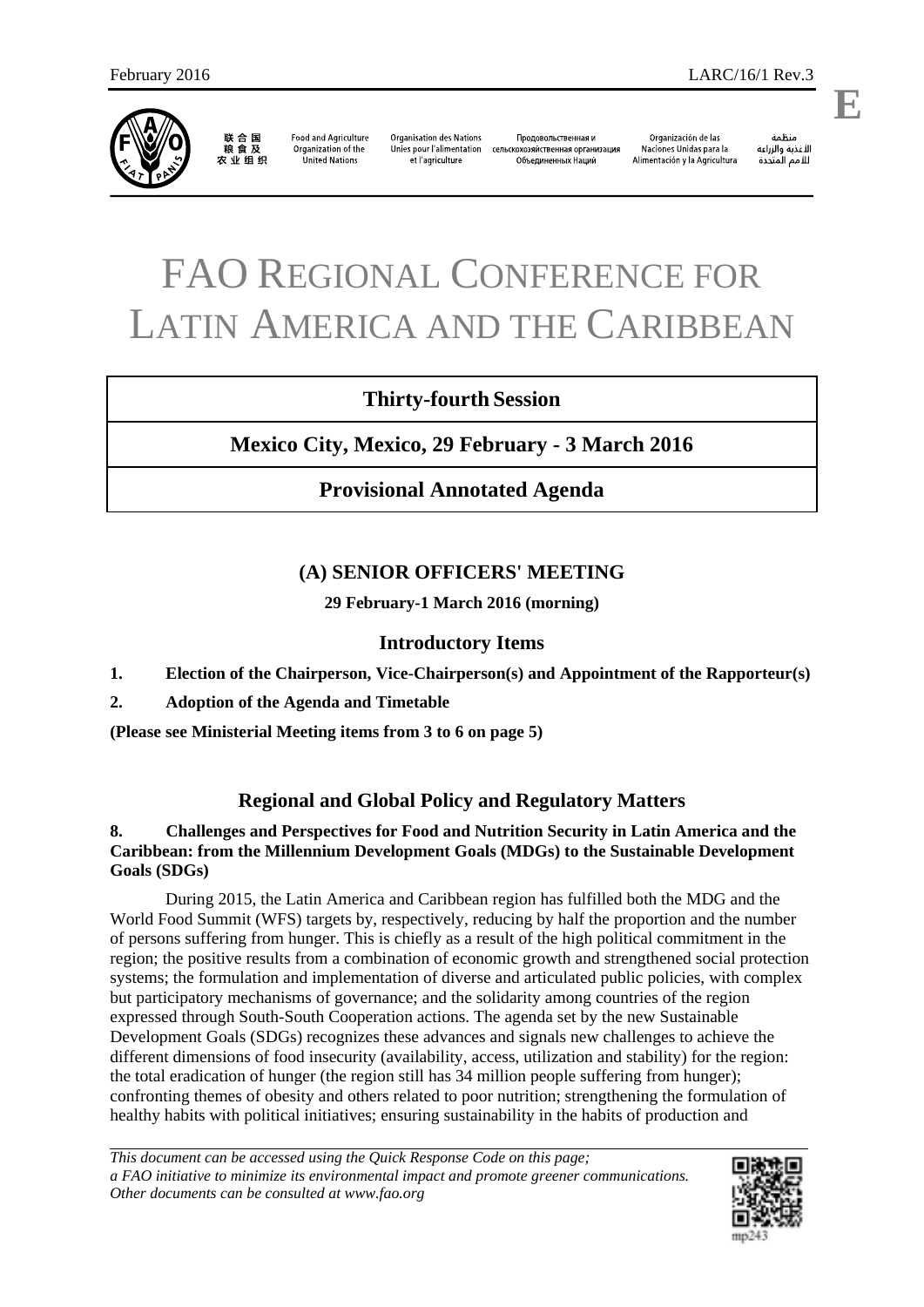consumption of foods; promoting initiatives for assuring food safety and quality, and reducing food losses and waste; and innovation in systems for monitoring food and nutrition security, among others. Regarding poverty, the developing world still recognizes that more than 1,200 million people are still under the poverty line, almost 80 percent of whom are in rural areas. In Latin America 52 percent of the rural population is poor, and although the overall regional poverty indicators have declined over the past 20 years, due to the combination of factors described above, high inequality still persists among and within countries. The 34th FAO Regional Conference will look to create a balance for the next steps in the fight against hunger and rural poverty.

#### **9. Challenges for Transforming the Rural Sector in Latin America and the Caribbean: Rural Territorial Development, Family Farming, Social and Economic Inclusion and Innovation**

 In Latin American and Caribbean countries more than half of rural people live in poverty, therefore, sustainable rural transformations that go beyond agricultural development are needed. Rural poverty and food insecurity are closely intertwined problems that need to be tackled through holistic approaches for rural territorial development including institutional, social and technological innovation. Multi-sectorial policy approaches need to be implemented to dynamize and diversify the rural economies. Articulating agricultural, social, economic and environmental policies at territorial level may allow to deal with poverty, hunger and food insecurity more efficiently. Strengthening rural organizations, local value chains and food systems, as well as improving family farmer access to productive resources, infrastructure, finance and markets combined with access to social protection and non-agriculture employment opportunities, is a key strategy. Finding better ways for family farmers to prevent, manage and overcome environmental and social risks is of paramount importance to improve livelihoods resilience. Addressing the gap in access to productive resources, services and economic opportunities for rural women, youth and indigenous peoples is essential to achieve food security, rural poverty eradication and sustainable rural territorial development.

# **10. Challenges for Sustainable Use of Natural Resources, Risk Management and Climate Change Adaptation in Latin America and the Caribbean in the New Framework of Sustainable Development Goals**

 The presence of disasters caused by natural phenomena, transboundary diseases of animals and plants, and socio-economic crisis are factors that threaten food security and nutrition, even with the presence of climate change which increases and diversifies the magnitude and impacts of these factors. In particular for the dimension of stability, those are issues of high relevance for food security. Taking concrete actions to reduce the fragility of current food production systems and their vulnerability to disasters is already an important part of the regional and global political agenda and dialogue for improving sustainable development, facing the new commitments of the countries in a global post-2015 agenda. Special attention will be paid in the discussion to the small islands in the Caribbean (Samoa Pathway).

# **Programme and Budget Matters**

#### **11. Results and Priorities for FAO in the Latin America and Caribbean Region and Regional Strategic Review**

 The Regional Conference will consider the results of FAO's work in the region, including how FAO Regional Initiatives have addressed previously agreed regional priorities during 2014-15, and will provide guidance on regional priorities for the 2016-17 biennium and preparation of the Medium Term Plan 2018-21. The discussion will be informed by results of FAO's work at Outcome level (extract from the Programme Implementation Report 2014-15), the Medium Term Plan 2014-17 (Reviewed) and Programme of Work and Budget 2016-17, approved by the FAO Conference in June 2015, and a Regional Strategic Review encompassing the major trends, challenges and development objectives for food and agriculture, also taking into account the priorities and recommendations of the Regional Technical Commissions, the Country Programming Frameworks (CPFs) and Regional Initiatives.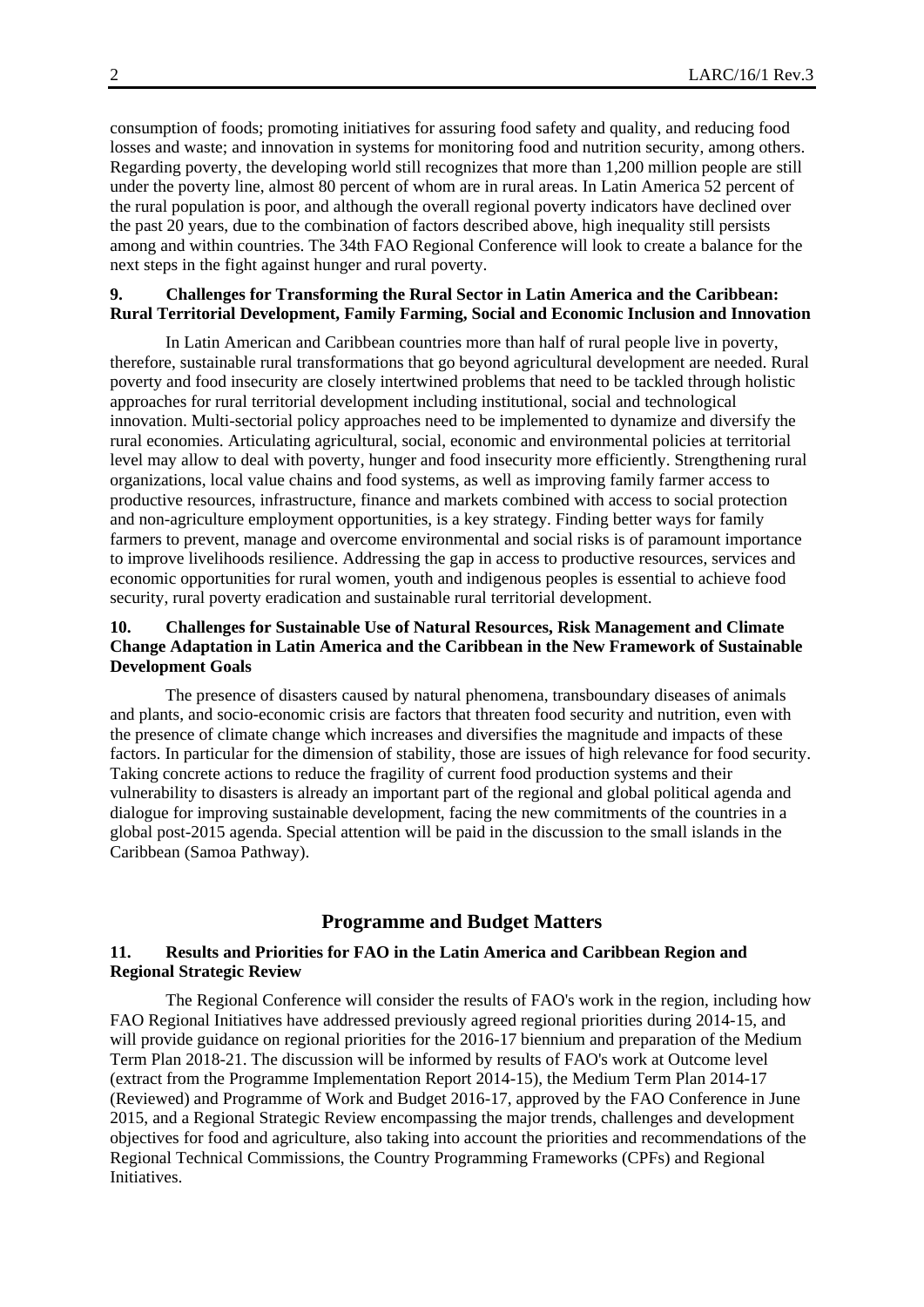# **12. Decentralization and Decentralized Offices Network**

 Ongoing efforts to improve and strengthen the work of the FAO Country Offices network in the region will be reviewed, and recommendations will be formulated in enhancing the Organization's effectiveness and efficiency at country level.

## **13. Multi-year Programme of Work for the Regional Conference for Latin America and the Caribbean**

 The implementation of the Multi-year Programme of Work (MYPOW) is a mechanism for enhancing the role of the Regional Conferences in the governance and decision-making process of FAO. It will entail a discussion on procedures, activities, working methods, indicators and targets for the Regional Conference for Latin America and the Caribbean (LARC) as a Governing Body.

# **Other Matters**

## **14. Date and Venue of the 35th Regional Conference for Latin America and the Caribbean**

**15. Any other matters** 

## *INFORMATION NOTES<sup>1</sup> :*

\_\_\_\_\_\_\_\_\_\_\_\_\_\_\_\_\_\_\_

#### *The State of Food Insecurity in the World (SOFI) 2015*

The most recent FAO estimates indicate that the number of people worldwide who are unable to meet their dietary energy needs has declined to a total of 795 million people, representing 216 million people fewer than in 1990-92, or just over one person in every nine, in terms of the world population (almost 11 percent). In the developing regions, significant progress has been made in achieving the target of the first Millennium Development Goal (MDG 1) on halving the proportion of people who suffer from hunger. In Latin America and the Caribbean, there are still 34.3 million people who suffer from hunger. However, this is considered as the region that has made the greatest progress in the world, with 17 of the 33 countries concerned achieving the hunger reduction threshold, and the proportion of hungry people in Latin America and the Caribbean falling from 14.7 percent to 5.5 percent since 1990.

*Follow-up to the Second International Conference on Nutrition (ICN2)* 

The Second International Conference on Nutrition (ICN2) was a high-level intergovernmental meeting that focused global attention on addressing malnutrition in all its forms. Participants were from governments, civil society and the business community. In addition to plenary sessions, several pre-conference events for parliamentarians, civil society and the private sector, provided a forum for participants to delve deeper into specific nutrition issues. The two main outcome documents – Rome Declaration on Nutrition and Framework for Action – were endorsed by participating governments at the Conference, committing world leaders to establishing national policies aimed at eradicating malnutrition and transforming food systems to make nutritious diets available to all.

#### *Report on FAO Activities in the Region 2014-15*

Information will be provided on FAO's most significant results and achievements in the region in each of its priority areas, and in response to the demands for technical cooperation raised by different Member Nations in the respective programmes.

<sup>&</sup>lt;sup>1</sup> If they so wish, delegates may comment on Information Notes under "Any other matters".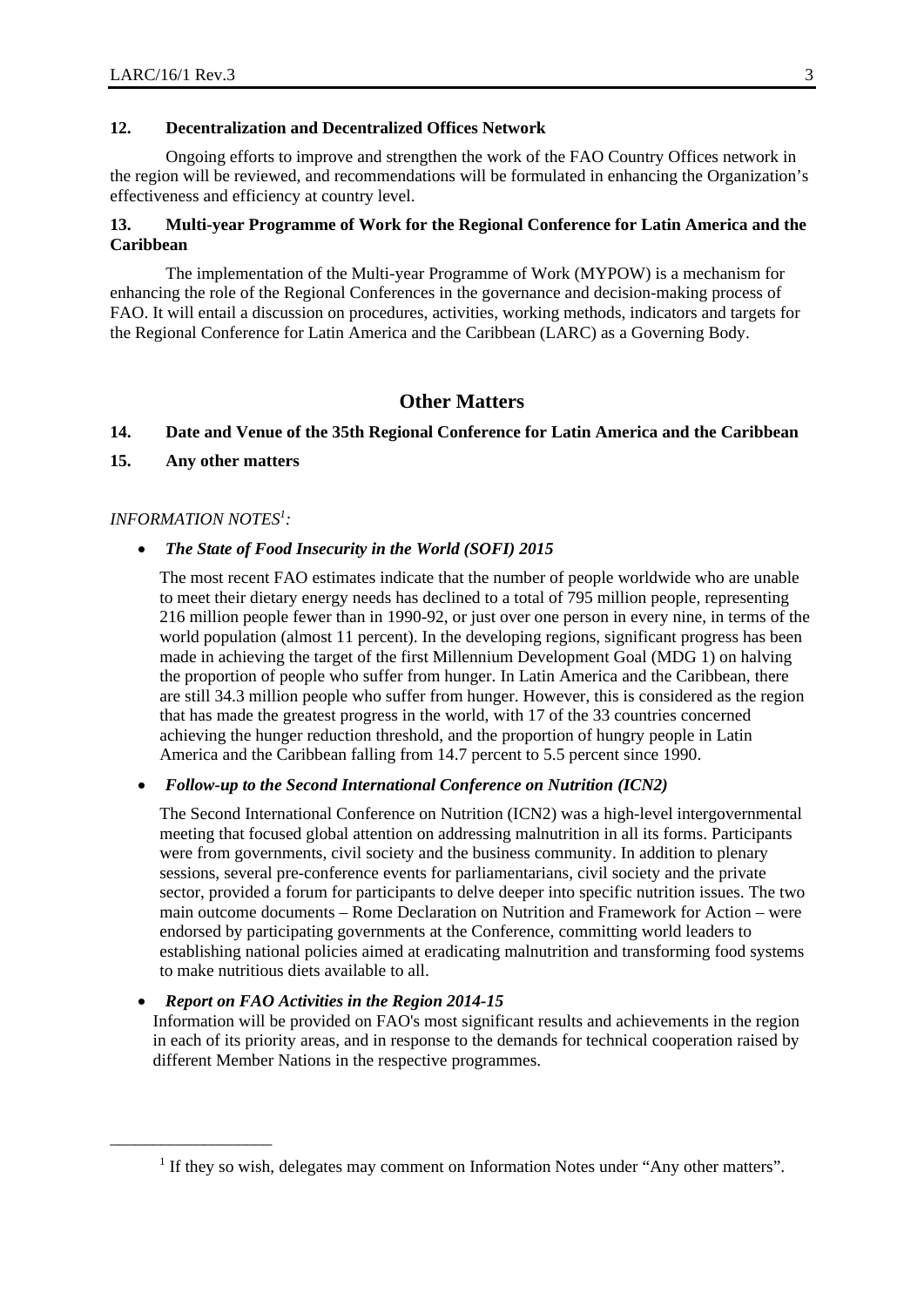## *Summary of the Recommendations of Regional Technical Commissions*

The conclusions and recommendations of the Regional Commissions in Latin America and the Caribbean will be assessed with regard to: (i) policy and regulatory matters and (ii) programme and budget matters. The Regional Fora include: the Latin America and Caribbean Forestry Commission (LACFC), the Commission on Livestock Development for Latin America and the Caribbean (CLDLAC), the Western Central Atlantic Fisheries Commission (WECAFC), and the Commission for Inland Fisheries of Latin America and the Caribbean (COPESCAALC).

#### *Outcomes of the Regional Meeting on Agroecology in Latin America and the Caribbean*

Seeking to gain better understanding of the role that agroecology can play in achieving an end to hunger and malnutrition, FAO organized the International Symposium on Agroecology for Food Security and Nutrition<sup>1</sup> in September 2014 in Rome, Italy. The Symposium brought together 400 scientists, policy makers, farmers' organizations, the private sector and NGO representatives. Following its recommendations a regional meeting was held in Brasilia, Brazil with over 130 participants from governments, civil society, regional organizations, academia and research institutions from 14 countries. The Regional Conference is invited to take into account its outcomes and recommendations.

#### *Update on the Committee on World Food Security (CFS)*

This information note will present the outcomes of the CFS, as well as initiatives related to Responsible Agricultural Investment and the Agenda for Action in countries in protracted crises.

 $\triangleright$  Preparation, discussion and adoption of a draft Report of the Regional Conference for consideration and adoption by the Ministerial Meeting.

1

<sup>&</sup>lt;sup>1</sup> The final report of the International Symposium on Agroecology for Food Security and Nutrition is available at: http://www.fao.org/3/a-i4327e.pdf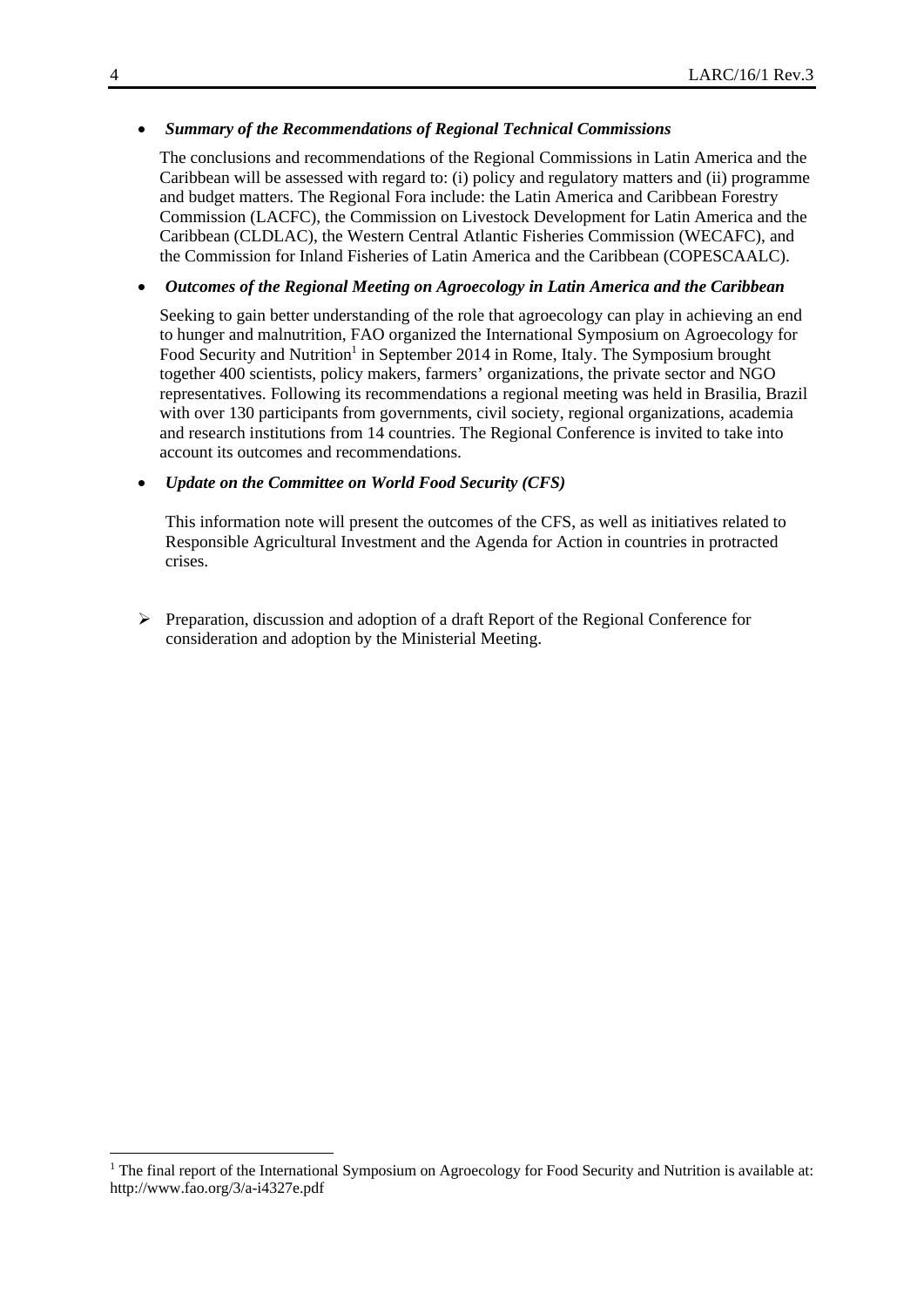# **(B) MINISTERIAL MEETING**

#### **1 March (afternoon) -3 March 2016**

#### **3. Statement by the Director-General**

#### **4. Statement by the Independent Chairperson of the FAO Council**

# **5. Statement by the Chairperson of the 33rd Session of the Regional Conference for Latin America and the Caribbean**

 The Statement of the Chairperson of the 33rd LARC will provide a synopsis of the outcome of deliberations at the 39th Session of the FAO Conference (Rome, June 2015) and the 153rd Session of the FAO Council (Rome, November-December 2015) as they relate to the Latin America and the Caribbean region.

#### **6. Statement by the Chairperson of the Committee on World Food Security (CFS)**

 An overview will be provided of the main outcomes of the 41st and 42nd Plenary Sessions, and a report on all activities undertaken in 2014-15.

#### **7. Statement by the Spokesperson of the Civil Society Consultation**

 The spokesperson of the Civil Society consultation will present the statement/declaration of the outcome of the consultation

# **Review and Debate on the Report of the Conference**

The draft Report of the Regional Conference, prepared by the Senior Officers Meeting, will be reviewed, discussed and subsequently endorsed. The discussion will encompass:

- I. Regional and Global Policy and Regulatory Matters
- II. Programme and Budget Matters
- III. Other Matters

The Report will be introduced by the Rapporteur.

#### *PANEL DOCUMENTATION:*

 *Panel 1: Challenges and Perspectives for Food and Nutrition Security in Latin America and the Caribbean: from the Millennium Development Goals (MDGs) to the Sustainable Development Goals (SDGs)* 

The Ministerial Panel will set out for discussion the experience of the countries regarding public policy strategies for confronting poor nutrition in all its dimensions: hunger, obesity, food safety and respective regulatory frameworks. Experiences that are complemented by measures of health, education, environment and agriculture policies will be prioritized. The Panel will discuss document LARC/16/2.

 *Panel 2: Challenges for Transforming the Rural Sector in Latin America and the Caribbean: Rural Territorial Development, Family Farming, Social and Economic Inclusion and Innovation* 

The ministerial panel will discuss challenges and innovative approaches to aligning agricultural and food security policies with broader territorial development strategies to eradicate rural poverty and achieve sustainable rural development. Key institutional and policy issues for sustainable development of rural territories, including, policies and strategies to improve rural infrastructure and local value chains and food systems; policies to facilitate access of family farmers to productive resources, rural services and markets; promotion of social protection and employment opportunities for rural women and youth, and policies for risk management and resilience, among others, will be discussed. The Panel will discuss document LARC/16/3.